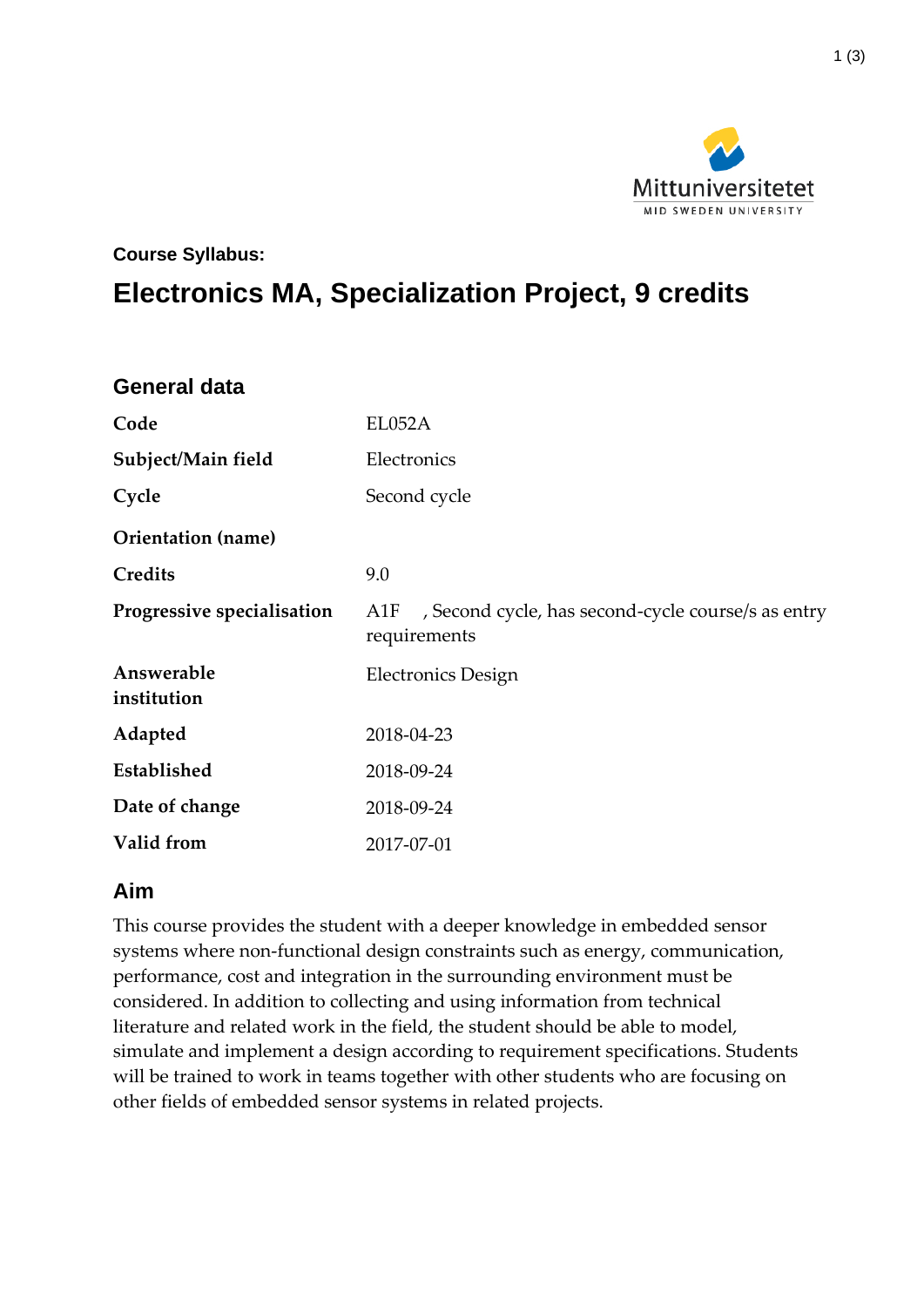#### **Course objectives**

After completion of the course the student should be able to:

- analyze complex problems where a clear optimal solution is missing,
- demonstrate the ability to formulate solutions to a given problem in a specific

area of embedded sensor systems,

- based on specifications model, simulate and implement the proposed solution to the given problem.

# **Content**

The course covers

- Deeper studies of one area within the field of embedded sensor systems.
- Project in embedded sensor system oriented towards a specific area.
- Elements of independent analysis, systematic problem solving and implementation

### **Entry requirements**

Electronics MA, 15 credits.

#### **Selection rules and procedures**

The selection process is in accordance with the Higher Education Ordinance and the local order of admission.

## **Teaching form**

In this project course students are divided into smaller project groups. The purpose and goal of the course, along with a specification of project assignments, are introduced in the form of lecture. Teacher will provide feedback on students' progression at regular project meetings and provide supervision to guide and support students in their work.

The effort for the whole course usually covers 240 hours. This means that in addition to scheduled hours, the student must undertake comprehensive selfstudy.